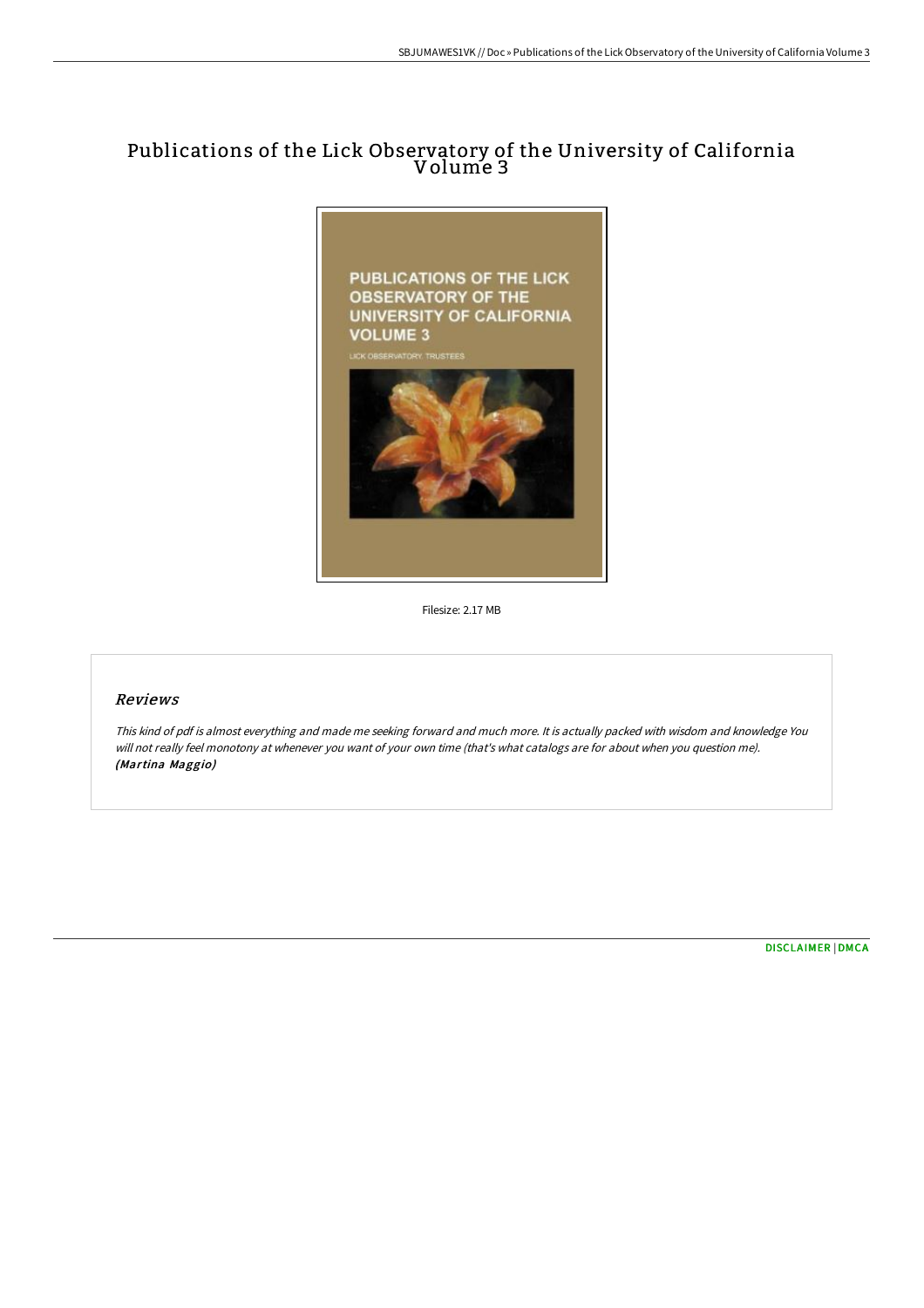## PUBLICATIONS OF THE LICK OBSERVATORY OF THE UNIVERSITY OF CALIFORNIA VOLUME 3



**DOWNLOAD PDF** 

Rarebooksclub.com, United States, 2012. Paperback. Book Condition: New. 246 x 189 mm. Language: English . Brand New Book \*\*\*\*\* Print on Demand \*\*\*\*\*.This historic book may have numerous typos and missing text. Purchasers can download a free scanned copy of the original book (without typos) from the publisher. Not indexed. Not illustrated. 1894 Excerpt: . since Nasmyth and Carpenter s plates were copied from a model globe of the Moon, made by them in relief from their long-continued series of Moon drawings obtained at the telescope. I have myself twice drawn Tycho with the 6-inch telescope of the Prague Observatory. The first drawing was on 1884, April 4, with the shadows thrown to the east (see Prager Astr. Beob., v. 1884), and the second was on 1885, January 8, with the shadows thrown westwards (see Prager Astr. Beob., v. 18851887). Although these drawings are on a comparatively small scale, their agreement with the photograph may, in general, be considered as satisfactory. Among the maps of Tycho and vicinity, that of Schmidt, in Section XXIII of his atlas, is the most complete, and for this reason a comparison will be made between Schmidt s chart and the photograph. A second original Mount Hamilton negative of the same evening (1892, November 10, i4h 54TM 31s, P. S. T.) is in the possession of the Prague Observatory, and has been used to verify the reality of the finer details which appear on the photographs, but which are not to be found on Schmidt s atlas. The latter negative I shall call II, the former I. A rigid comparison of I and II was very conveniently made, as follows: A 24-fold enlarged dia-positive was made from each negative, taking pains that the two enlargements should be of like sharpness and intensity. Each of these...

 $\sqrt{\frac{1}{n+1}}$ Read [Publications](http://www.bookdirs.com/publications-of-the-lick-observatory-of-the-univ.html) of the Lick Observatory of the University of California Volume 3 Online  $\mathbb{R}$ Download PDF [Publications](http://www.bookdirs.com/publications-of-the-lick-observatory-of-the-univ.html) of the Lick Observatory of the University of California Volume 3